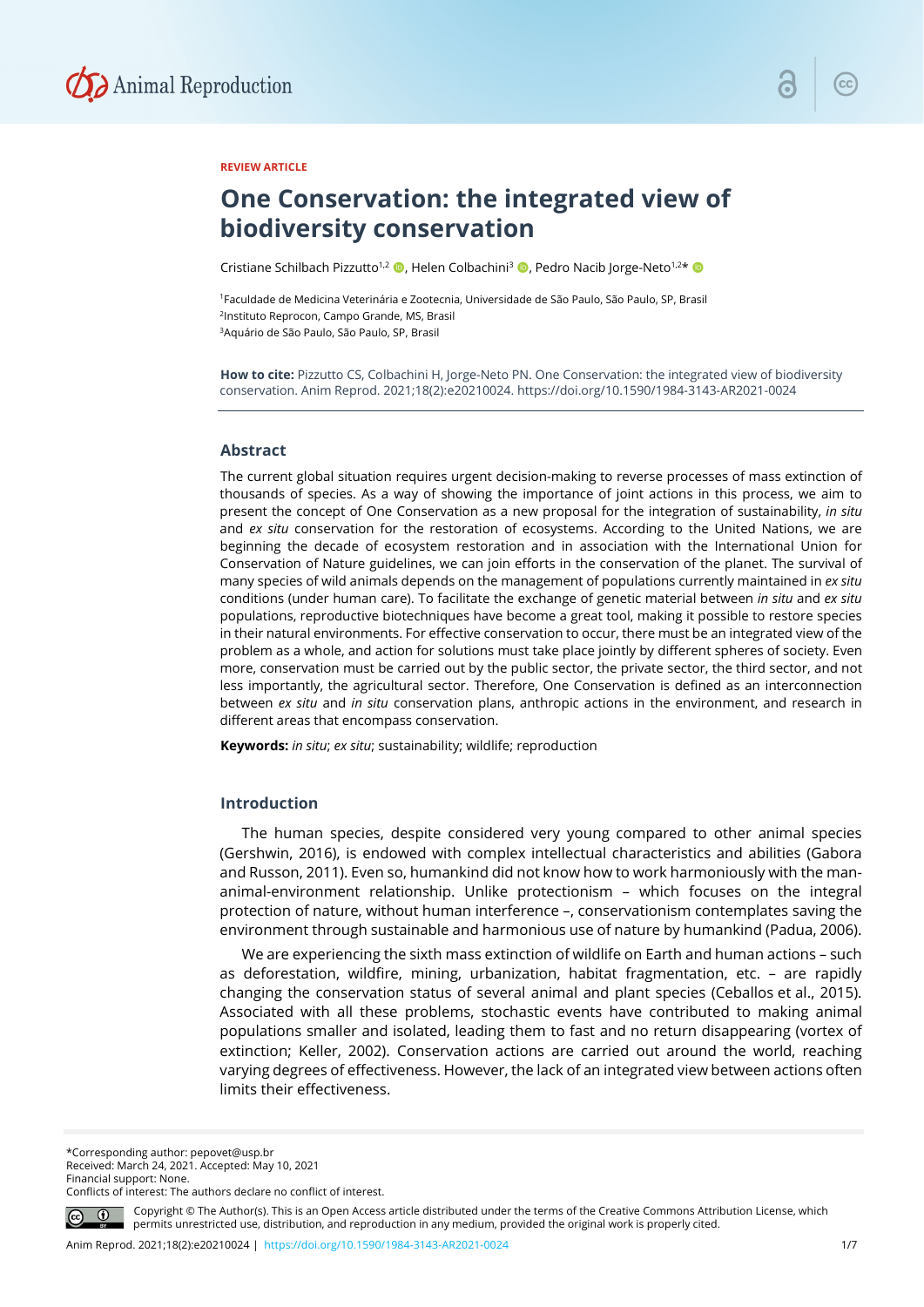Due to an urgent need to accelerate global actions focused on restoring degraded ecosystems (Waltham et al., 2020), the United Nations Decade on Ecosystem Restoration (2021 to 2030) was instituted to prevent, halt and reverse the degradation of ecosystems worldwide. It is a decisive moment for taking crucial decisions and establishing a partnership with all the stakeholders for the creation of conservation action strategies. Looking at this scenario, we aim to present the concept of One Conservation as a new proposal for the integration of sustainability, *in situ* and *ex situ* conservation for the restoration of ecosystems (Figure 1).

# **Contextualizing the concept**

The perception of the integration between human and animal health began in the 19th century with Rudolf Virchow. It was achieved through the definition of the One Health concept as a worldwide strategy for the integration of human, animal, and environmental health through communication and collaboration between different professionals related to this area (Pinillos et al., 2015). Developing this concept, Pinillos et al. (2015) suggest a more complex approach, defining the One Welfare concept by recognizing the interconnections between animal welfare, human welfare, and environmental conservation.

Recognizing the urgency of creating a single global strategy to reverse social inequality and environmental degradation, the United Nations defined seventeen Sustainable Development Goals for its 2030 agenda (UN General Assembly, 2015). It also defined 2021-2030 as the Decade of Ecosystem Restoration.

The COVID-19 pandemic further highlighted the interrelationship between the health and well-being of man, animals, and the environment. And it is in this context that we suggest the creation of an even more comprehensive concept: The One Conservation concept, which encompasses One Health and One Welfare concepts and recognizes the interdependence of human species, animal species and conservation ecosystems.

Sustainability means guaranteeing the rights and well-being of humans without exhausting or diminishing the capacity of Earth's ecosystems to sustain life, or at the expense of the wellbeing of others (FAO, 2018). It is a multidimensional concept that encompasses the integrity of the environment, the well-being of society, economic resilience, and good governance. The integration of actions that facilitate the restoration of ecosystems is an emergency.



**Figure 1.** Venn Diagram – One Conservation is at the intersection of sustainability, *ex situ*, and *in situ* conservation. Illustrator: Carolina Schilbach Pizzutto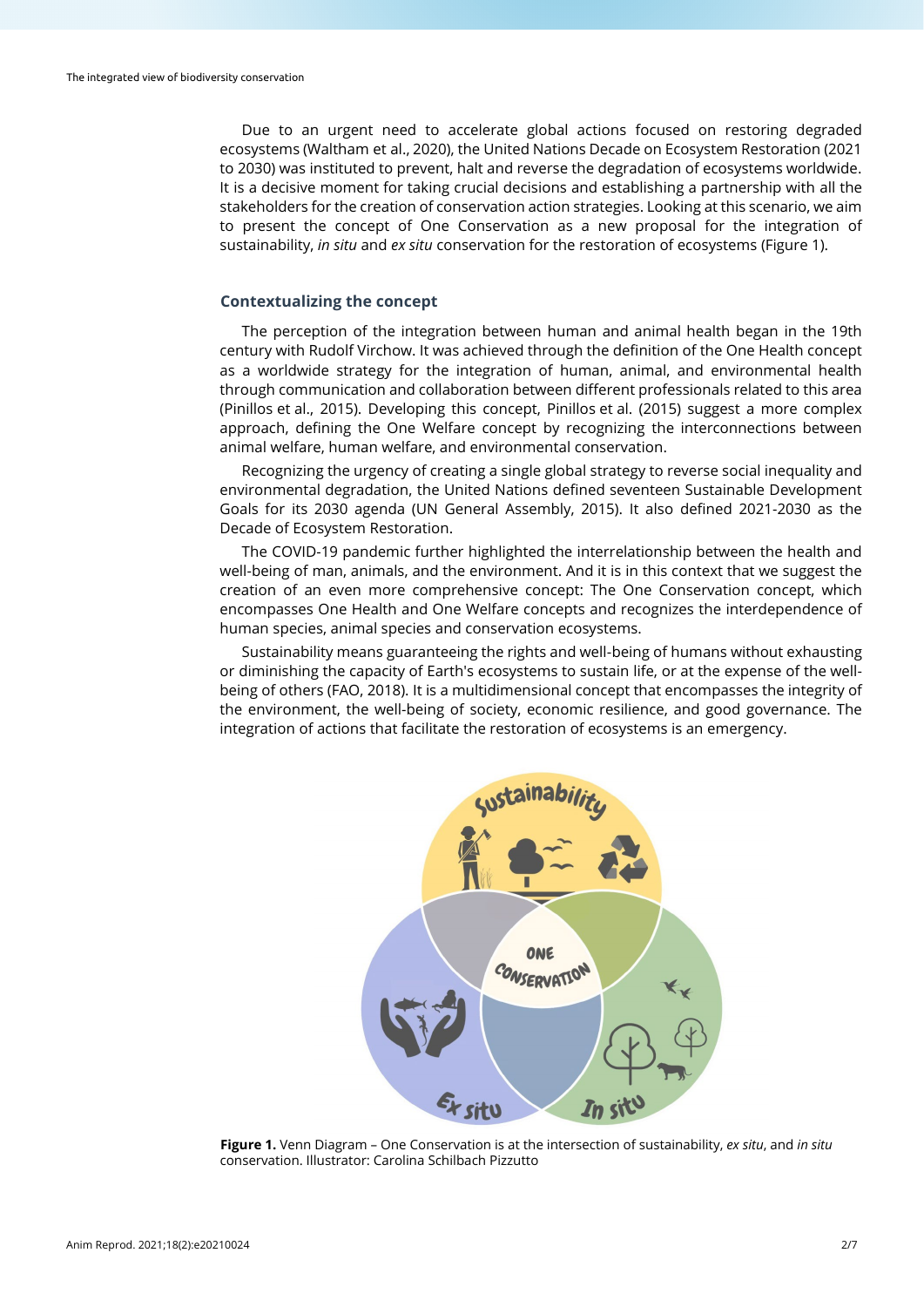# *In Situ* **+** *Ex Situ*

Restoring populations is not an easy task and integrated actions between *in situ* and *ex situ* conservation are essential. Multidisciplinary joint actions, with public and private partnerships and from different segments of society must be performed. *In situ* conservation consists of strategies for the conservation of ecosystems and natural habitats and the maintenance and recovery of viable species by natural means. *Ex situ* conservation – under human care – focuses on the preservation and recovery of species through captive populations.

The *ex situ* maintenance of wild fauna is a target of criticism in several countries around the world, but currently this collection of animals under human care may be the only alternative for the survival of many species. The existence of a zoo or an aquarium is only justified by its ability to play its role within the four pillars established by Hediger (1950): conservation, research, education, and entertainment. Likewise, *in situ* conservation depends primarily on understanding and eliminating the factors of decline in wild populations. Thus, *in situ* conservation is not efficient when the species is below the minimum viable population. The synergism of *ex situ* and *in situ* actions reinforces not only the conservation pillar but also the need for the existence of these institutions.

Conservation, whether *in situ* or *ex situ*, involves maintaining minimum viable populations. A minimum viable population is the smallest population size with a high probability - 90% or more - of persisting for the next 100 years (Shaffer, 1990, 1981). Reed et al. (2003) estimated that the average minimum viable adult population size for most free-living vertebrate species is 7,000 individuals. In captivity, this number varies between 500 and 1,000 animals (Frankham et al., 2014; García-Dorado, 2015). Therefore, the IUCN guidelines (IUCN/SSC, 2014) include an insurance population among the strategies for an *ex situ* conservation program.

Often the only alternative for the survival of endangered species is the adoption of integrated *ex situ* conservation strategies for zoos, aquaria, and scientific breeding centers. At the same time, fundamental research in understanding the diversity of characteristics not only of these species but of practically the entire animal kingdom occurs in these institutions. For Pizzutto (2020), many of these characteristics come from the mechanisms involved in the regulation of the various physiological and behavioral models that have evolved from different adaptation strategies, as a result of selective pressures exerted by the modified environment or not.

When we manage wild animals intending to provide positive experiences for them within the domains of health, nutrition, environment, and behavioral interactions, we seek more than an adaptation to their environment, but that they thrive as a species and reach their level of ideal well-being, within the fifth domain – the mental. For Mellor et al. (2020), the effects in the fifth domain are generated by the brain processing of external stimuli from sensory inputs that allow animals to interact with their environments, achieving or not achieving their selected objectives. Behavioral interactions state the positive and/or negative emotions experienced by animals and will dictate the condition of well-being.

Everything reinforces how much conservation depends on well-being. Ensuring physical, mental, and emotional health to the animals are ways to guarantee a good aptitude for a species so that it can thrive, becoming able and viable in population management programs. A species kept *ex situ* fit and viable is a big step towards partnering with *in situ*. If these populations kept under human care can carry out the genetic exchange with free-living species and vice versa, zoos, aquaria, and scientific breeding centers will be exercising their role as a metapopulation and enabling an increase in genetic variability.

The view that *in situ* conservation actions should be prioritized before *ex situ* is outdated and obsolete. Both are equally important, and the One Conservation concept proposes that they should be conducted in an integrated way. The argument that *ex situ* conservation is expensive is limited way, as it disregards that private corporations, through zoos, aquaria, and scientific breeding centers, are extremely important players in the conservation milieu and invest and pay for *ex situ* actions. Equally, *in situ* conservation needs to be conducted realistically, based on facts. Conducting it only with optimism can result in the extinction of species or populations in certain areas or biomes by not sticking to the facts and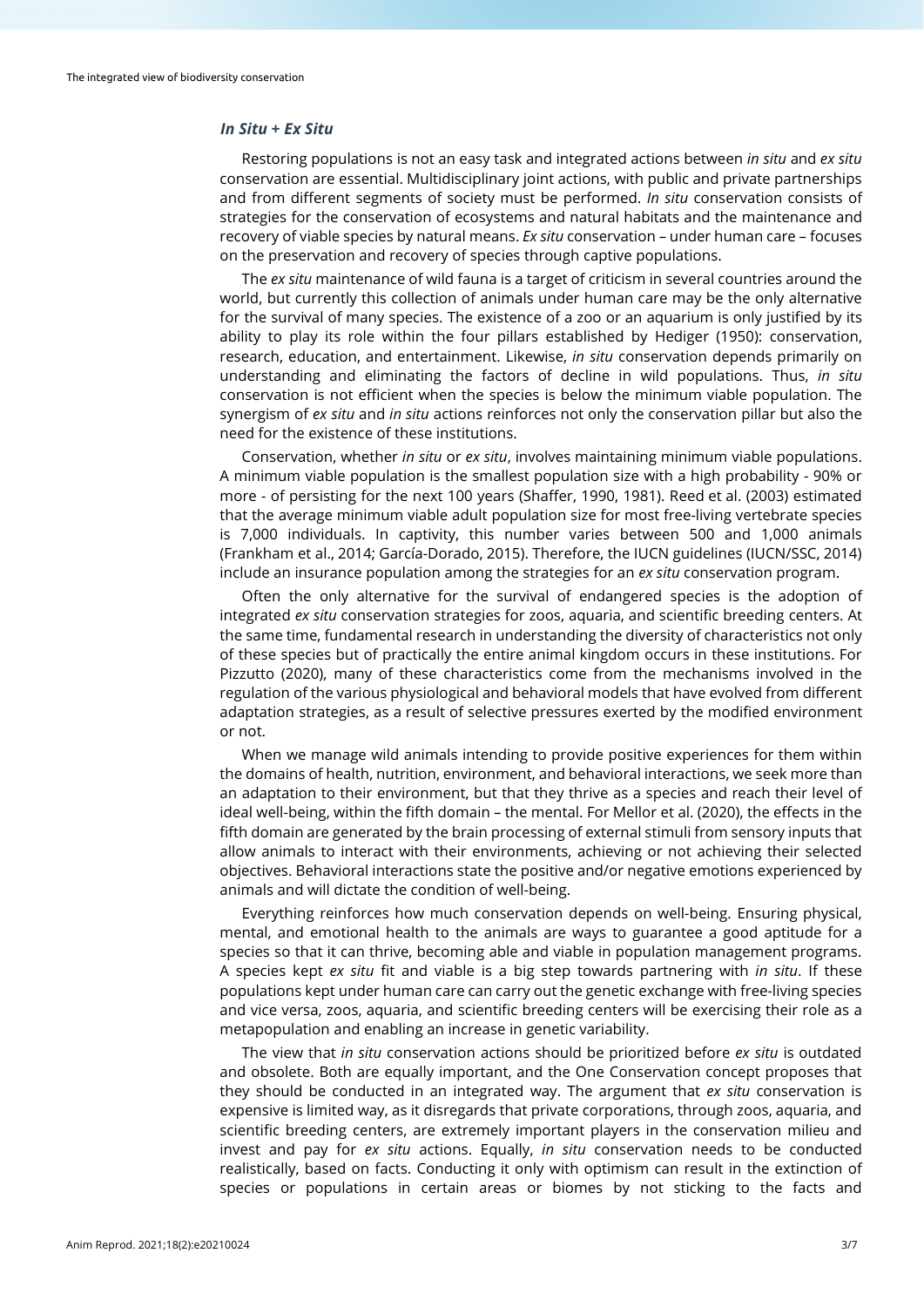procrastinating effective actions. Therefore, waiting passively for further studies may harm even more species in a critical conservation situation.

# **Reproductive biotechnology for One Conservation**

The genetic exchange between *in situ* and *ex situ* populations can be facilitated by reproductive biotechnologies, such as artificial insemination, *in vitro* fertilization, embryo transfer, and even cloning and transgenics. According to Baldassarre et al. (2015), developing these biotechnologies would be critical for allowing their use as a tool for rebuilding balance in animal numbers for such endangered species.

The development of reproductive biotechnologies for wildlife species encompasses three main thematic: basic knowledge of the species (e.g., reproductive physiology, reproductive and copulatory behavior); male biotechniques (e.g., efficient semen collection and cryopreservation); and female biotechnologies (e.g., insemination techniques, ovum pick-up and *in vitro* embryo production).

Germplasm banks (biobanking) are being created all over the world to store biological material of various species maintained both *in situ* and *ex situ*. This can ensure the preservation of rare and endangered species in the future (Comizzoli, 2017). Associated with the studbook information and effective population management programs mentioned above, biobanking is a great ally of conservation. Since reproduction can be performed without the need to transport the animal, biobanking can safeguard species and allows directed breeding (decreasing the spread of diseases and injuries, eliminating genetic incompatibilities).

A great example is the Frozen Zoo, located at the Beckman Center for Conservation Research of the San Diego Zoo Wildlife Alliance. It is currently the largest and most diverse collection of germplasm in the world. It has the potential to produce offspring using reproductive biotechnologies and perhaps to rescue species like the northern white rhinoceros from the brink of extinction.

Strategies for the conservation of Brazilian fauna thru germplasm cryopreservation and storage in biobanks are being taken (Machado et al., 2016; Miranda et al., 2019; Praxedes et al., 2018a). Gametes of different species are being collected and cryopreserved (Araujo et al., 2020; Carelli et al., 2017; Silva et al., 2020b; Silva et al., 2019a, b) as well as somatic cells (Praxedes et al., 2018b) and fibroblasts and different tissues such as testicular (Silva et al., 2020a), ovarian (Campos et al., 2019b), skin from post-mortem animal (Machado et al., 2017; Santos et al., 2021), preantral follicles (Campos et al., 2019a) and even somatic feather follicle cell (Cardoso et al., 2020). Although these biotechnologies are extremely promising for the conservation of species, it is important to note that many of them have not yet been successful in free-living animals.

#### **One Conservation: the integrated view**

For effective conservation to occur, there must be an integrated view of the problem, and action for solutions must take place jointly by different spheres of society. Even more, conservation must be carried out by the public sector, the private sector, the third sector, and not less importantly, the agricultural sector. Society must be actively involved in conservation, from the housewife to the president of the country. Some of the professionals that work directly with conservation are animal scientists, biologists, botanists, conservation managers and planners, ecotourism guides, environmental education specialists, freshwater fishery biologists, landscape ecologists, marine biologists, park rangers, veterinarian, wildlife filmmaker, and photographer – the latter two being the great spokespersons for information and the state of nature conservation for society.

The insertion of farmers and ranchers in environmental care is essential for One Conservation, given the size of land owned by this category. Despite the intentions of the agribusiness sector, the support of conservation technicians is essential for taking positive action in sustainable and efficient rural production. Therefore, conservationists need to see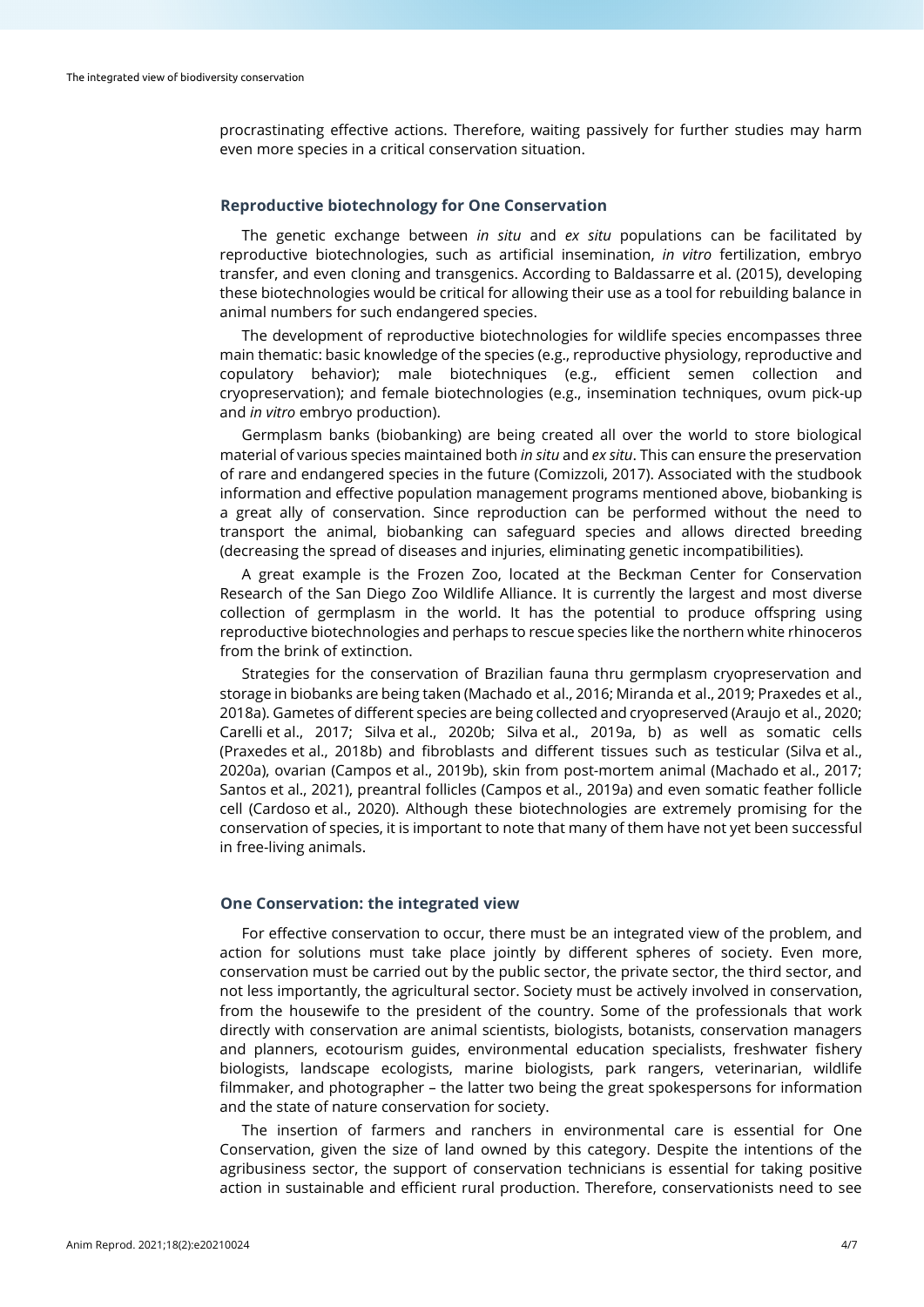agribusiness as an opportunity for sustainable conservation, not as a villain, and work together targeting One Conservation.

Despite the importance of all these actions being already known, the difficulty of integrating them in favor of conservation is still a major problem for the effectiveness of the different management plans. One solution would be to compile all information obtained from fauna projects on a single digital platform of technical and scientific knowledge and open access to scientific and civil society.

Another key point would be the maintenance of updated records of animals – through Zoological Information Management System, Studbooks, or other tools – maintained by institutions associated with Zoos and Aquaria Associations. These associations should also act as contact facilitators between different zoos and aquaria, as well as scientific breeding centers, research, and/or also *in situ* conservation institutions that know reproductive biotechnologies.

Registering and making these animals available to collaborate with One Conservation Programs should be mandatory and conditional for the certification process of zoos and their maintenance as associate members. These certifications would be an important step to ensure that populations kept in ex situ conditions are under the management of institutions that meet recognized protocols for animal care, and that these institutions are demonstrably committed to the conservation, increasing the trust of *in situ* research groups and working seamlessly with zoos and aquariums.

# **Conclusions**

Synergism between different lines of research is essential for the conservation of any species and nothing is effective in isolation. In this way, different groups (e.g., behavior, *in situ* monitoring, environmental education, conflict resolution, reproduction, genetics, etc.) must work together for the same purpose: conservation. Conservation is essential to include environmental education actions for the coexistence and resolution of conflicts.

One Conservation is defined as an interconnection between *ex situ* and *in situ* conservation plans, anthropic actions on the environment (sustainability), and research in different areas that encompass conservation.

### **References**

- Araujo GR, Deco-Souza T, Bergo LCF, Silva LC, Morato RG, Jorge-Neto PN, Silva MCC, Macedo GG, Paula TAR. Field friendly method for wild feline semen cryopreservation. J Threat Taxa. 2020;12(5):15557- 64[. http://dx.doi.org/10.11609/jott.5744.12.5.15557-15564.](https://doi.org/10.11609/jott.5744.12.5.15557-15564)
- Baldassarre H, Carelli JB, Requena LA, Rodrigues MG, Ferreira S, Salomão J, Jorge Neto PN. Efficient recovery of oocytes from ''onça parda" (Puma Concolor) by laparoscopic ovum pick-up of gonadotropin-stimulated females. Anim Reprod. 2015;12(3):717-7.
- Campos LB, Praxedes ÉCG, Saraiva MVA, Comizzoli P, Silva AR. Advances and challenges of using ovarian preantral follicles to develop biobanks of wild mammals. Biopreserv Biobank. 2019a;17(4):334-41. [http://dx.doi.org/10.1089/bio.2018.0130.](https://doi.org/10.1089/bio.2018.0130) [PMid:30896983.](https://www.ncbi.nlm.nih.gov/entrez/query.fcgi?cmd=Retrieve&db=PubMed&list_uids=30896983&dopt=Abstract)
- Campos LB, da Silva AM, Praxedes ECG, Bezerra LGP, Gama Lins TLB, Menezes VG, de Matos MHT, Lima GL, Rodrigues APR, Silva AR. Vitrification of collared peccary ovarian tissue using open or closed systems and different intracellular cryoprotectants. Cryobiology. 2019b;91:77-83. [http://dx.doi.org/10.1016/j.cryobiol.2019.10.193.](https://doi.org/10.1016/j.cryobiol.2019.10.193) [PMid:31639331.](https://www.ncbi.nlm.nih.gov/entrez/query.fcgi?cmd=Retrieve&db=PubMed&list_uids=31639331&dopt=Abstract)
- Cardoso CA, Motta LCB, Oliveira VC, Martins DS. Somatic feather follicle cell culture of the gallus domesticus species for creating a wild bird genetic resource bank. Anim Reprod. 2020;17(3):e20200044[. http://dx.doi.org/10.1590/1984-3143-ar2020-0044.](https://doi.org/10.1590/1984-3143-ar2020-0044) [PMid:33029218.](https://www.ncbi.nlm.nih.gov/entrez/query.fcgi?cmd=Retrieve&db=PubMed&list_uids=33029218&dopt=Abstract)
- Carelli JB, Jorge Neto PN, Requena LA, Rodrigues MG, Salomão JA Jr, Ferreira SAP, Pizzutto CS. In vitro fertilization of puma (Puma concolor) from vitrified oocytes and semen collected from epididymis of dead donor : case report. Rev Bras Reprodução Anim. 2017;41(1):364.
- Ceballos G, Ehrlich PR, Barnosky AD, García A, Pringle RM, Palmer TM. Accelerated modern human– induced species losses: entering the sixth mass extinction. Sci Adv. 2015;1(5):e1400253. [http://dx.doi.org/10.1126/sciadv.1400253.](https://doi.org/10.1126/sciadv.1400253) [PMid:26601195.](https://www.ncbi.nlm.nih.gov/entrez/query.fcgi?cmd=Retrieve&db=PubMed&list_uids=26601195&dopt=Abstract)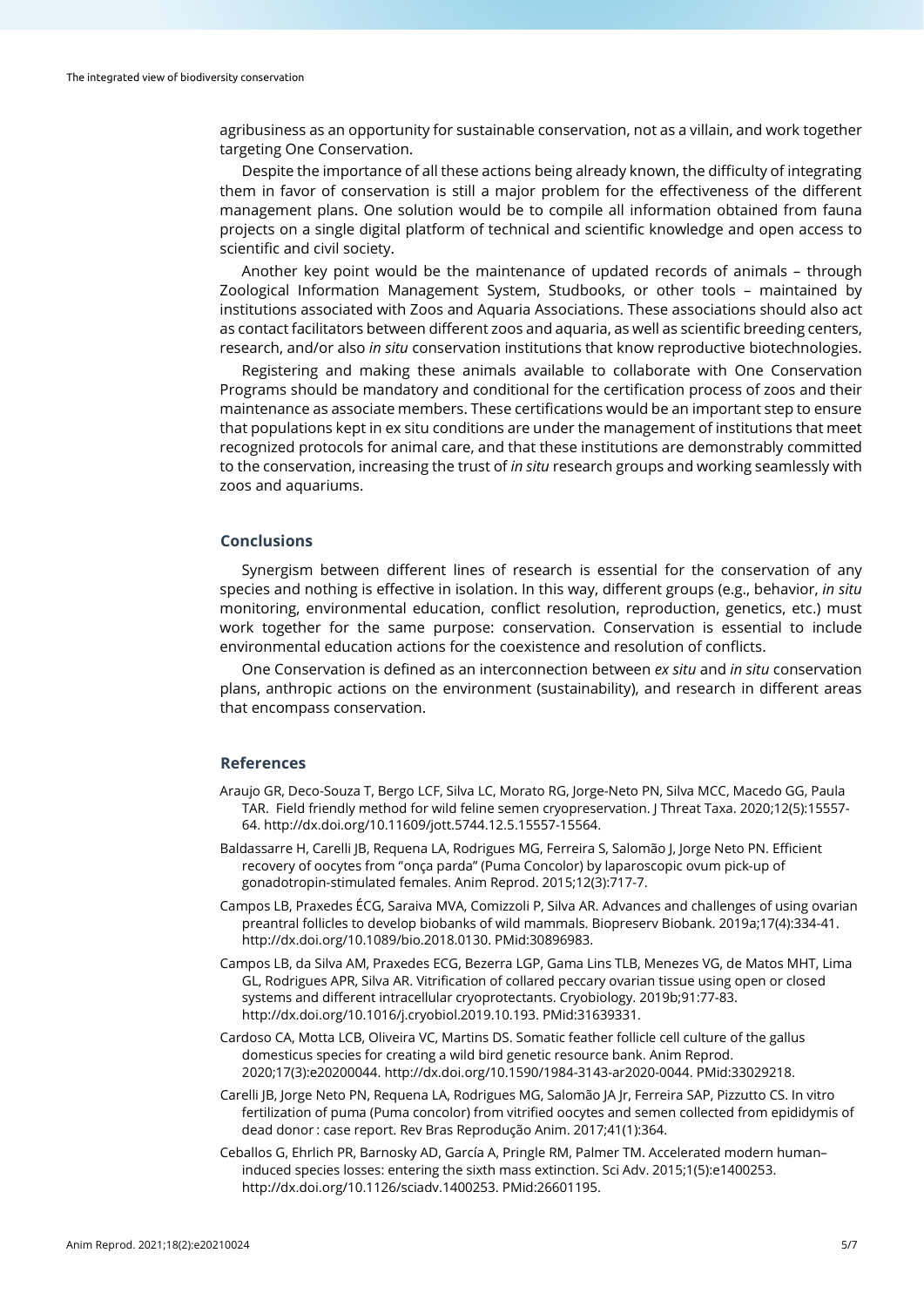- Comizzoli P. Biobanking and fertility preservation for rare and endangered species. Anim Reprod. 2017;14(1):30-3[. http://dx.doi.org/10.21451/1984-3143-AR889.](https://doi.org/10.21451/1984-3143-AR889)
- Food and Agriculture Organization of United Nations FAO. Sustainability pathways: we make the path by walking [Internet]. Rome: FAO; 2018 [cited 2021 Mar 21]. Available from: http://www.fao.org/nr/sustainability/home/en/
- Frankham R, Bradshaw CJA, Brook BW. Genetics in conservation management: revised recommendations for the 50/500 rules, Red List criteria and population viability analyses. Biol Conserv. 2014;170:56-63. [http://dx.doi.org/10.1016/j.biocon.2013.12.036.](https://doi.org/10.1016/j.biocon.2013.12.036)
- Gabora L, Russon A. The evolution of intelligence. In: Sternberg RJ, Kaufman SB, editors. The Cambridge Handbook of Intelligence. Cambridge: Cambridge University Press; 2011. p. 328-50. [http://dx.doi.org/10.1017/CBO9780511977244.018](https://doi.org/10.1017/CBO9780511977244.018)
- García-Dorado A. On the consequences of ignoring purging on genetic recommendations for minimum viable population rules. Heredity. 2015;115(3):185-7[. http://dx.doi.org/10.1038/hdy.2015.28.](https://doi.org/10.1038/hdy.2015.28) [PMid:25873145.](https://www.ncbi.nlm.nih.gov/entrez/query.fcgi?cmd=Retrieve&db=PubMed&list_uids=25873145&dopt=Abstract)
- Gershwin L. Jellyfish: a natural history. Chicago: University of Chicago Press; 2016. [http://dx.doi.org/10.7208/chicago/9780226287706.001.0001](https://doi.org/10.7208/chicago/9780226287706.001.0001)
- Hediger H. Wild animals in captivity. Oxford: Butterworth-Heinemann; 1950.
- IUCN Species Survival Commission IUCN/SSC. Guidelines on the use of *Ex situ* management for species conservation. Version 2. Gland, Switzerland: IUCN Species Survival Commission; 2014.
- Keller L. Inbreeding effects in wild populations. Trends Ecol Evol. 2002;17(5):230-41. [http://dx.doi.org/10.1016/S0169-5347\(02\)02489-8.](https://doi.org/10.1016/S0169-5347(02)02489-8)
- Machado LC, Oliveira VC, Paraventi MD, Cardoso RNR, Martins DS, Ambrósio CE. Maintenance of Brazilian Biodiversity by germplasm bank. Pesq Vet Bras. 2016;36(1):62-6. [http://dx.doi.org/10.1590/S0100-736X2016000100010.](https://doi.org/10.1590/S0100-736X2016000100010)
- Machado LC, Roballo KCS, Cury FS, Ambrósio CE. Female reproductive system morphology of crab-eating fox (Cerdocyon thous) and cryopreservation of genetic material for animal germplasm bank enrichment. Anat Histol Embryol. 2017;46(6):539-46[. http://dx.doi.org/10.1111/ahe.12306](https://doi.org/10.1111/ahe.12306)[.](https://www.ncbi.nlm.nih.gov/entrez/query.fcgi?cmd=Retrieve&db=PubMed&list_uids=28913836&dopt=Abstract) [PMid:28913836.](https://www.ncbi.nlm.nih.gov/entrez/query.fcgi?cmd=Retrieve&db=PubMed&list_uids=28913836&dopt=Abstract)
- Mellor DJ, Beausoleil NJ, Littlewood KE, McLean AN, McGreevy PD, Jones B, Wilkins C. The 2020 Five Domains Model: Including Human–Animal Interactions in Assessments of Animal Welfare. Animals (Basel). 2020;10(10):1870. [http://dx.doi.org/10.3390/ani10101870.](https://doi.org/10.3390/ani10101870) [PMid:33066335.](https://www.ncbi.nlm.nih.gov/entrez/query.fcgi?cmd=Retrieve&db=PubMed&list_uids=33066335&dopt=Abstract)
- Miranda GM, Coelho ML, de Araujo GR, da Silva MCC, Jorge Neto PN, Csermak AC Jr, et al. Sperm bank of free living jaguars: a tool for the ex situ conservation. In Anais do XXVIII Encontro e XXII Congresso da Associação. Brasileira Veterinários Animais Selvagens; 2019; Florianópolis. Florianópolis: ABRAVAS; 2019. p. 38–41.
- Padua S. Afinal, qual a diferença entre conservação e preservação? [Internet]. 2006 [cited 2020 Jul 17]. Available from: https://www.oeco.org.br/colunas/suzana-padua/18246-oeco-15564/
- Pinillos RG, Appleby MC, Scott-Park F, Smith CW. One Welfare. Vet Rec. 2015;177(24):629-30. [http://dx.doi.org/10.1136/vr.h6830.](https://doi.org/10.1136/vr.h6830) [PMid:26679918.](https://www.ncbi.nlm.nih.gov/entrez/query.fcgi?cmd=Retrieve&db=PubMed&list_uids=26679918&dopt=Abstract)
- Pizzutto CS. Avanços na promoção do bem-estar animal nos zoológicos e aquários do Brasil. In: Hartung J, Costa MP, Perez C, editores. O bem-estar animal no Brasil e na Alemanha: Responsabilidade e Sensibilidade. São Paulo: GRAFTEC - Gráfica e Editora Ltda; 2020. p. 138-43.
- Praxedes ÉA, Borges AA, Santos MVO, Pereira AF. Use of somatic cell banks in the conservation of wild felids. Zoo Biol. 2018b;37(4):258-63[. http://dx.doi.org/10.1002/zoo.21416.](https://doi.org/10.1002/zoo.21416) [PMid:29722907.](https://www.ncbi.nlm.nih.gov/entrez/query.fcgi?cmd=Retrieve&db=PubMed&list_uids=29722907&dopt=Abstract)
- Praxedes ÉCG, Peixoto GCX, Silva AM, Silva AR. Reproduction in agouti (Dasyprocta spp.): A review of reproductive physiology for developing assisted reproductive techniques. Anim Reprod. 2018a;15(4):1181-92[. http://dx.doi.org/10.21451/1984-3143-AR2018-0058.](https://doi.org/10.21451/1984-3143-AR2018-0058)
- Reed DH, O'Grady JJ, Brook BW, Ballou JD, Frankham R. Estimates of minimum viable population sizes for vertebrates and factors influencing those estimates. Biol Conserv. 2003;113(1):23-34. [http://dx.doi.org/10.1016/S0006-3207\(02\)00346-4.](https://doi.org/10.1016/S0006-3207(02)00346-4)
- Santos MDCB, Aquino LVC, Nascimento MB, Silva MB, Rodrigues LLV, Praxedes ÉA, Oliveira LRM, Silva HVR, Nunes TGP, Oliveira MF, Pereira AF. Evaluation of different skin regions derived from a postmortem jaguar, Panthera onca (Linnaeus, 1758), after vitrification for development of cryobanks from captive animals. Zoo Biol. 2021. http://dx.doi.org/10.1002/zoo.21605.